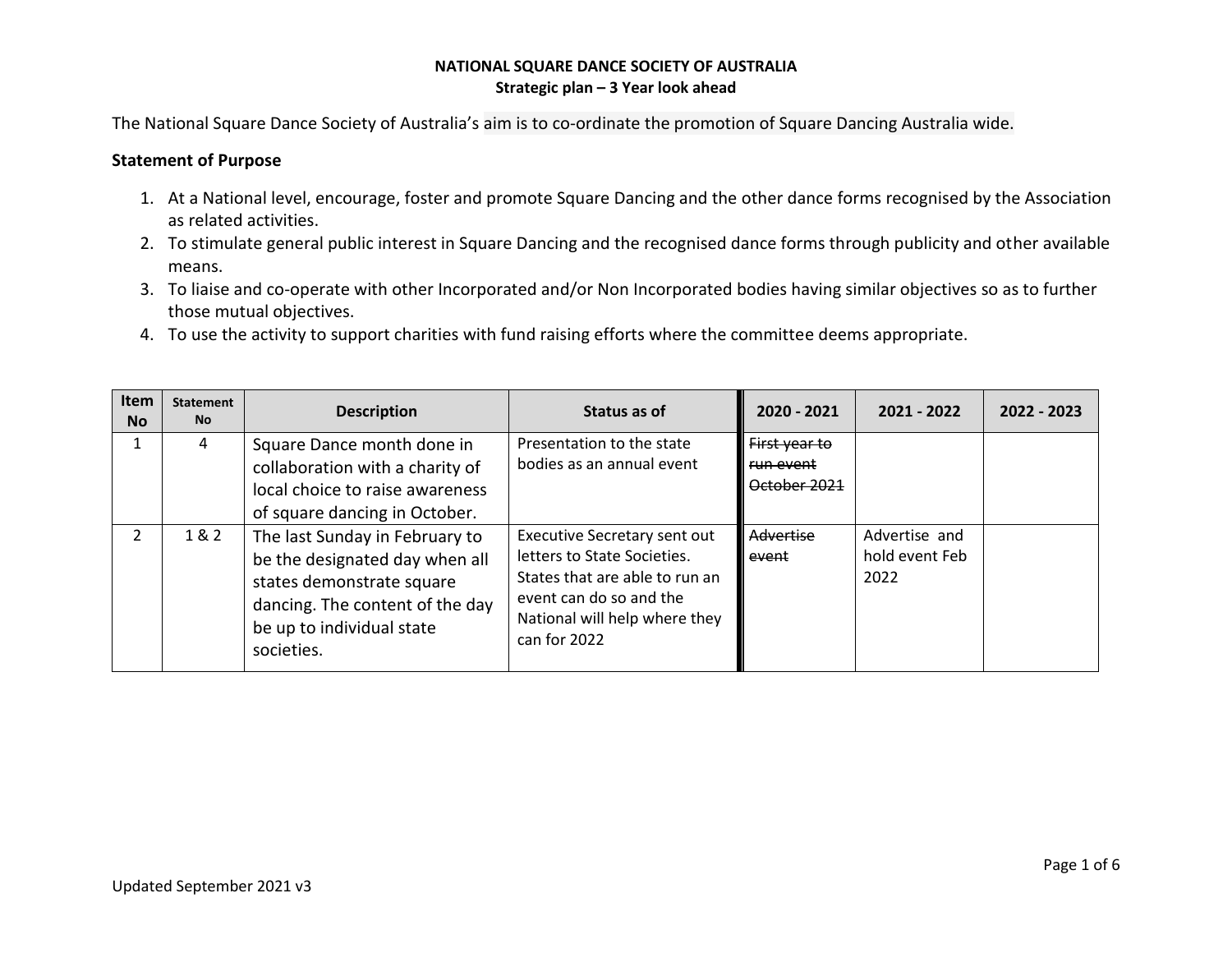| Item<br><b>No</b> | <b>Statement</b><br><b>No</b> | <b>Description</b>                                                                                                                                                                                                                                       | Status as of                                                    | 2020 - 2021                                                           | 2021 - 2022                                                                                                  | 2022 - 2023 |
|-------------------|-------------------------------|----------------------------------------------------------------------------------------------------------------------------------------------------------------------------------------------------------------------------------------------------------|-----------------------------------------------------------------|-----------------------------------------------------------------------|--------------------------------------------------------------------------------------------------------------|-------------|
| 2 <sub>b</sub>    |                               | <b>Contact National TV stations</b><br>and programs like Sunrise etc as<br>well as National businesses such<br>as Bunnings, McDonalds, RACV,<br>Medibank to assist in Promoting<br>National Square Dance day<br>Magazines and Newspapers<br>Social Media | Sasha and Ros to work<br>together to achieve this.              | Start this<br>process of<br>building<br>relationships.                | Have this<br>completed<br>January 2022                                                                       |             |
| 3                 |                               | Set up Promotions page on<br>website                                                                                                                                                                                                                     | Kevin has set up                                                | Completed<br>October<br>2020, Add<br>extra<br>resources<br>over time. |                                                                                                              |             |
| 4                 |                               | Flyer to be produced at a<br><b>National Level</b>                                                                                                                                                                                                       | Flyers are on website                                           | Flyers posted<br>on website                                           |                                                                                                              |             |
| 5                 |                               | <b>National Radio Advertising</b><br><b>Phil Baildon</b><br>Phone 1300 842 379<br>Mobile +61 411 114 755<br>Suite 288 4 Young Street Neutral<br><b>Bay NSW 2089</b><br>Web purplewax.com.au                                                              | Purple Wax completed radio<br>ads 2 versions (Male &<br>Female) | Produce ad.<br>To be<br>completed by<br>Dec 2020.                     | Post radio ad<br>on website<br>Utilise ad<br>Community<br><b>Broadcasting</b><br>Association of<br>Australia | Utilise ad  |
| 6                 |                               | Video                                                                                                                                                                                                                                                    | Videos on website<br>Contact info on video 1 needs<br>editing   | Post videos<br>To be<br>completed by<br>Dec 2020.                     |                                                                                                              |             |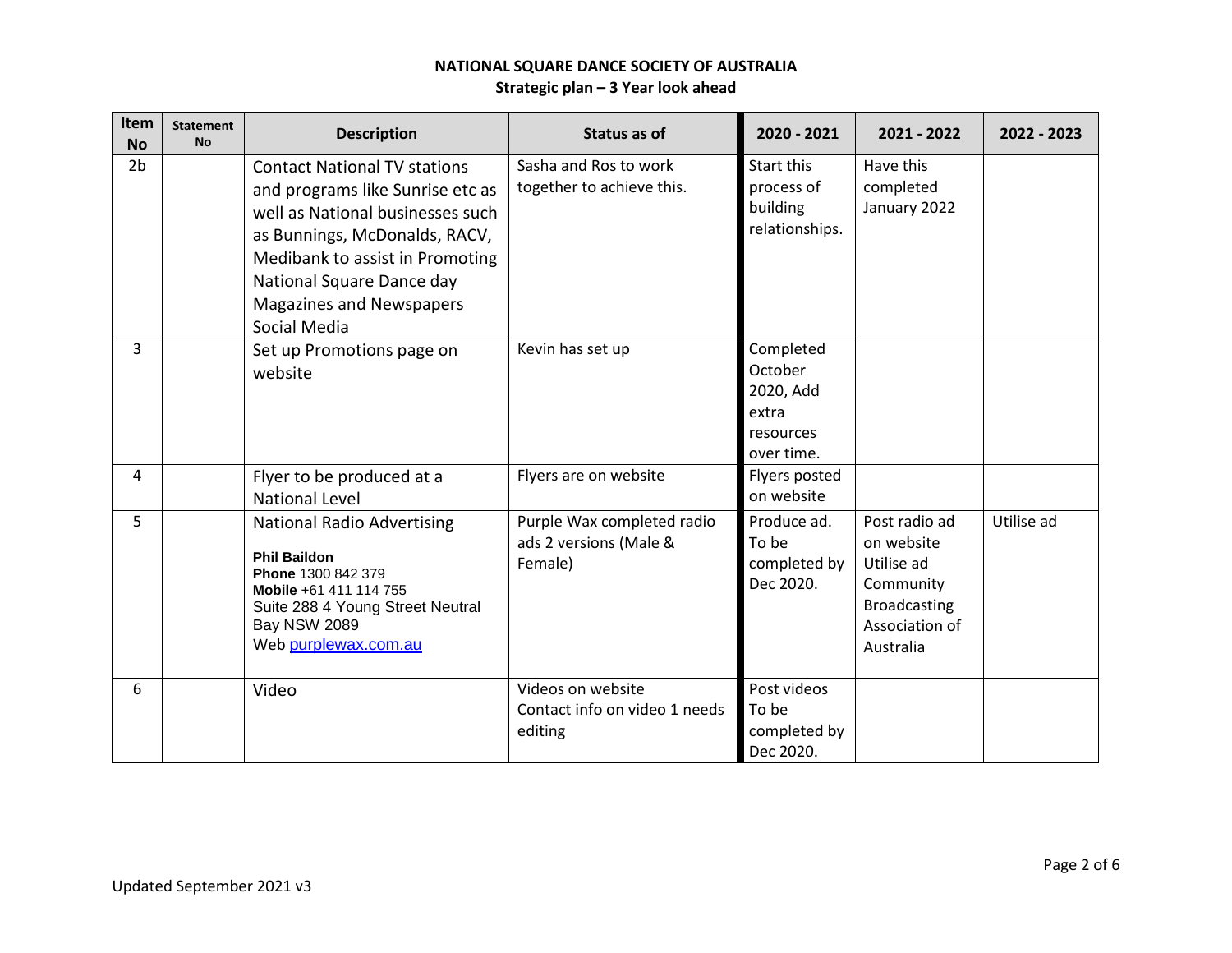| Item<br><b>No</b> | <b>Statement</b><br><b>No</b> | <b>Description</b>                                                                                                                                                                                                                                                                              | Status as of                                                                                                                                                        | 2020 - 2021                                                                 | 2021 - 2022                    | 2022 - 2023 |
|-------------------|-------------------------------|-------------------------------------------------------------------------------------------------------------------------------------------------------------------------------------------------------------------------------------------------------------------------------------------------|---------------------------------------------------------------------------------------------------------------------------------------------------------------------|-----------------------------------------------------------------------------|--------------------------------|-------------|
| $\overline{7}$    |                               | National Facebook page                                                                                                                                                                                                                                                                          | <b>Rosalind Todd</b><br>Sasha Boon admins<br>Square Dancing in Australia<br>page                                                                                    | Set up &<br>begin<br>postings to<br>be completed<br>by Nov 2020.            | Completed<br><b>March 2021</b> |             |
| 8                 |                               | Meet Ups                                                                                                                                                                                                                                                                                        | Training for interested parties<br>completed.<br>Pandemic interrupted<br>program                                                                                    | Meetups<br>approved for<br>use for<br>further 6<br>months from<br>November. |                                |             |
| 9                 |                               | <b>Survey National Society</b><br>delegates for satisfaction and<br>suggestions on promotional<br>activities                                                                                                                                                                                    | To be included in 2022<br>National Convention packs go<br>into the draw to win a free<br>ticket to next years national<br>convention if you complete<br>the survey? |                                                                             | Develop survey                 |             |
| 10                |                               | Look for National Partnerships<br>with organisations such as<br>Universities, TAFE's, Scouts, Girl<br>guides, Church groups,<br>Education departments etc to<br>engage with quick learners<br>programs within their groups.<br>Aim at High school newsletters<br>to advertise to empty nesters. | Ongoing task have a state<br>representative to assist with<br>this to make local contacts                                                                           |                                                                             | <b>Start</b><br>implementation |             |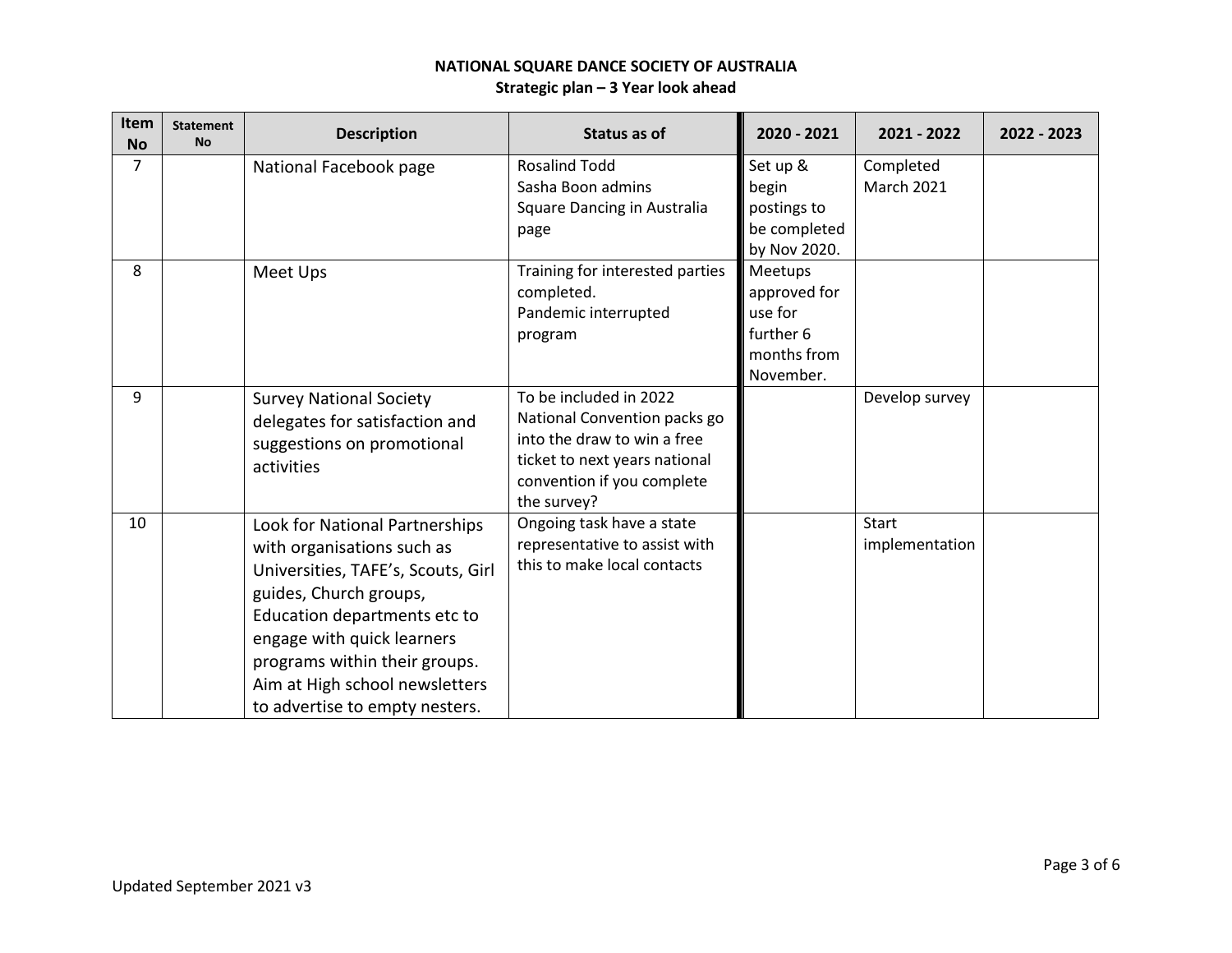| Item<br><b>No</b> | <b>Statement</b><br><b>No</b> | <b>Description</b>                                                                                                                                                                                                                                                                                                                                             | <b>Status as of</b>                                                                                             | 2020 - 2021                                  | 2021 - 2022 | 2022 - 2023        |
|-------------------|-------------------------------|----------------------------------------------------------------------------------------------------------------------------------------------------------------------------------------------------------------------------------------------------------------------------------------------------------------------------------------------------------------|-----------------------------------------------------------------------------------------------------------------|----------------------------------------------|-------------|--------------------|
| 11                |                               | Create documents and make<br>available on website promotions<br>area - such as letters for<br>Bunnings sausage sizzle or<br>demo, council letters etc asking<br>for opportunities to promote at<br>fetes, shows, school festivals etc<br>so that it is easier for clubs to<br>access resources if they are<br>short on volunteers to prepare<br>such documents | Use PDF with editable areas?<br>Ros and Sasha to start creating<br>this work in progress due Dec<br>2021.       | <b>Start creating</b><br>content to<br>share |             |                    |
| 12                |                               | Start a grant program for new<br>callers wanting to start a new<br>club more than 10km from<br>existing clubs to help with<br>purchase of equipment, music,<br>hall hire max of 3 grants per<br>year of \$1000                                                                                                                                                 | We will reconsider this in<br>future years when there is<br>income to support this in<br>collaboration with ACF |                                              |             | Reconsider<br>idea |
| 13                |                               | Use existing social media<br>platforms and knowledge and<br>help current year's National<br>Convention committee promote<br>the convention come and try<br>session to national media and<br>local if there are clubs near by                                                                                                                                   | Add ideas/story of what<br>worked in different areas on<br>website for others to access.                        |                                              |             |                    |